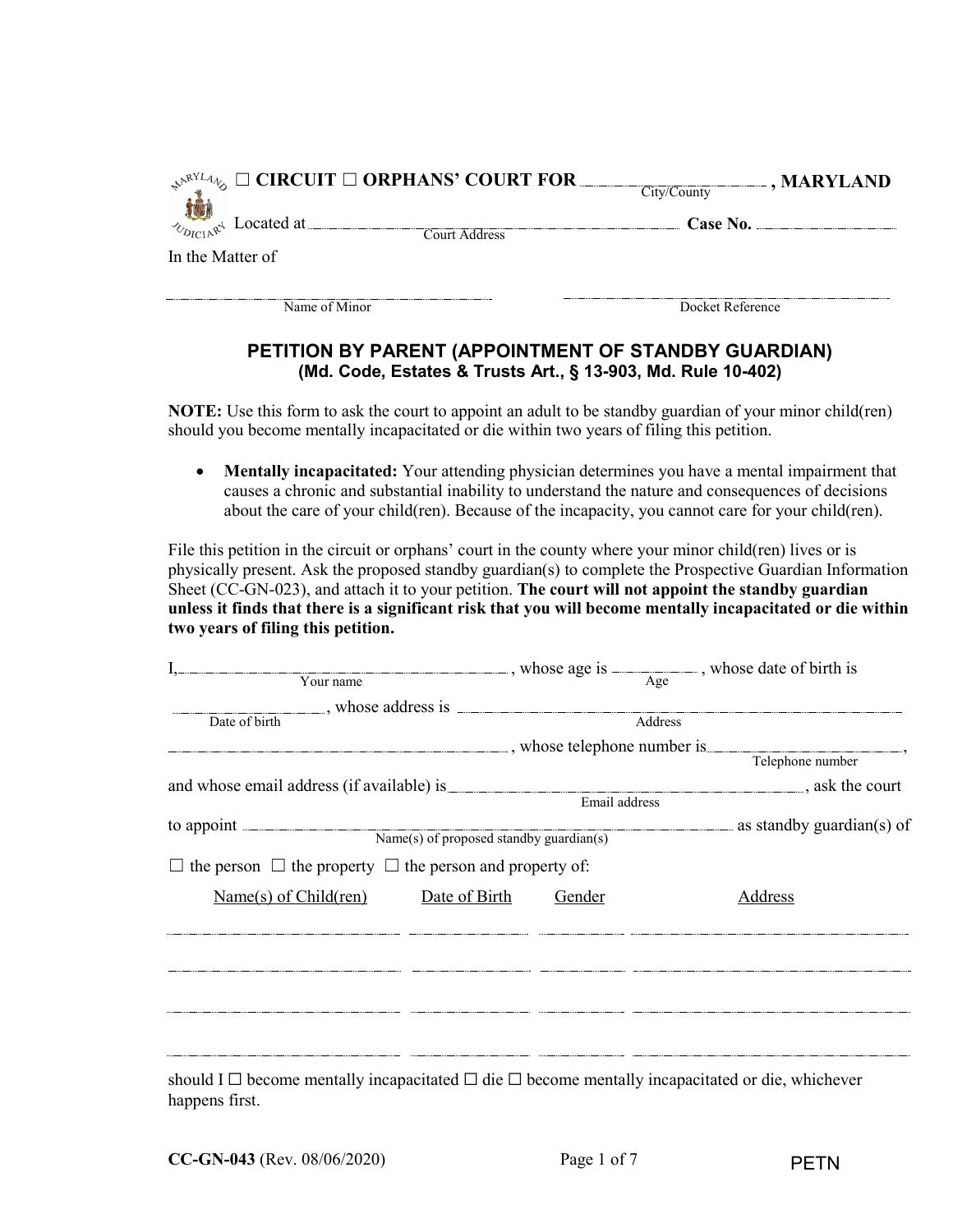|    | Name of joining parent , whose age is $\frac{1}{\text{Age}}$ , whose date of birth is<br>Date of birth                                                                                                                        |                             |                                                                                                                        |  |
|----|-------------------------------------------------------------------------------------------------------------------------------------------------------------------------------------------------------------------------------|-----------------------------|------------------------------------------------------------------------------------------------------------------------|--|
|    |                                                                                                                                                                                                                               |                             |                                                                                                                        |  |
|    |                                                                                                                                                                                                                               |                             | $\overline{\overline{\phantom{A}}\phantom{A}}$ $\overline{\phantom{A}}\phantom{A}$ $\overline{\phantom{A}}\phantom{A}$ |  |
|    | example the state whose telephone number is settled as a state of the state of the state of the state of the state of the state of the state of the state of the state of the state of the state of the state of the state of |                             |                                                                                                                        |  |
|    |                                                                                                                                                                                                                               |                             | Telephone number                                                                                                       |  |
|    | and whose email address (if available) is <b>Email address</b> , join this petition.                                                                                                                                          |                             |                                                                                                                        |  |
|    |                                                                                                                                                                                                                               |                             |                                                                                                                        |  |
|    | I/We state that:                                                                                                                                                                                                              |                             |                                                                                                                        |  |
| 1. |                                                                                                                                                                                                                               |                             | of the minor child(ren) listed above.                                                                                  |  |
|    | I am/We are the Your relationship to the minor child(ren)                                                                                                                                                                     |                             |                                                                                                                        |  |
| 2. | Complete this section if it applies.                                                                                                                                                                                          |                             |                                                                                                                        |  |
|    | The minor child(ren) has/have the following siblings, for whom I am/we are NOT asking the court                                                                                                                               |                             |                                                                                                                        |  |
|    | to appoint me as standby guardian:                                                                                                                                                                                            |                             |                                                                                                                        |  |
|    | Name(s) of Child (ren)                                                                                                                                                                                                        | Date of Birth               | Address                                                                                                                |  |
|    |                                                                                                                                                                                                                               |                             |                                                                                                                        |  |
|    |                                                                                                                                                                                                                               |                             |                                                                                                                        |  |
|    |                                                                                                                                                                                                                               |                             |                                                                                                                        |  |
|    |                                                                                                                                                                                                                               |                             |                                                                                                                        |  |
|    |                                                                                                                                                                                                                               |                             |                                                                                                                        |  |
|    |                                                                                                                                                                                                                               |                             |                                                                                                                        |  |
| 3. | Complete this section if it applies.                                                                                                                                                                                          |                             |                                                                                                                        |  |
|    |                                                                                                                                                                                                                               | Name(s) of minor child(ren) |                                                                                                                        |  |
|    | at least 14 years of age, expressed the following wishes regarding standby guardianship:                                                                                                                                      |                             |                                                                                                                        |  |
|    |                                                                                                                                                                                                                               |                             |                                                                                                                        |  |
|    |                                                                                                                                                                                                                               |                             |                                                                                                                        |  |
|    |                                                                                                                                                                                                                               |                             |                                                                                                                        |  |
|    |                                                                                                                                                                                                                               |                             |                                                                                                                        |  |
| 4. | Complete this section if you are asking the court to appoint a standby guardian of the PERSON who                                                                                                                             |                             |                                                                                                                        |  |
|    | would make non-financial decisions (e.g., housing, medical care, education, clothing, food, and                                                                                                                               |                             |                                                                                                                        |  |
|    | everyday needs).                                                                                                                                                                                                              |                             |                                                                                                                        |  |
|    |                                                                                                                                                                                                                               |                             |                                                                                                                        |  |
|    | The proposed guardian of the person is Name of proposed standby guardian of the person                                                                                                                                        |                             |                                                                                                                        |  |
|    | whose age is $\frac{1}{\text{Age}}$ , whose date of birth is $\frac{1}{\text{Date of birth}}$ , whose address is                                                                                                              |                             |                                                                                                                        |  |
|    |                                                                                                                                                                                                                               |                             |                                                                                                                        |  |
|    | Address                                                                                                                                                                                                                       |                             | whose telephone number is                                                                                              |  |
|    |                                                                                                                                                                                                                               |                             |                                                                                                                        |  |
|    | Telephone number                                                                                                                                                                                                              |                             | and whose email address (if available) is Finall address                                                               |  |
|    |                                                                                                                                                                                                                               |                             |                                                                                                                        |  |
|    |                                                                                                                                                                                                                               |                             | Relationship to the child(ren)                                                                                         |  |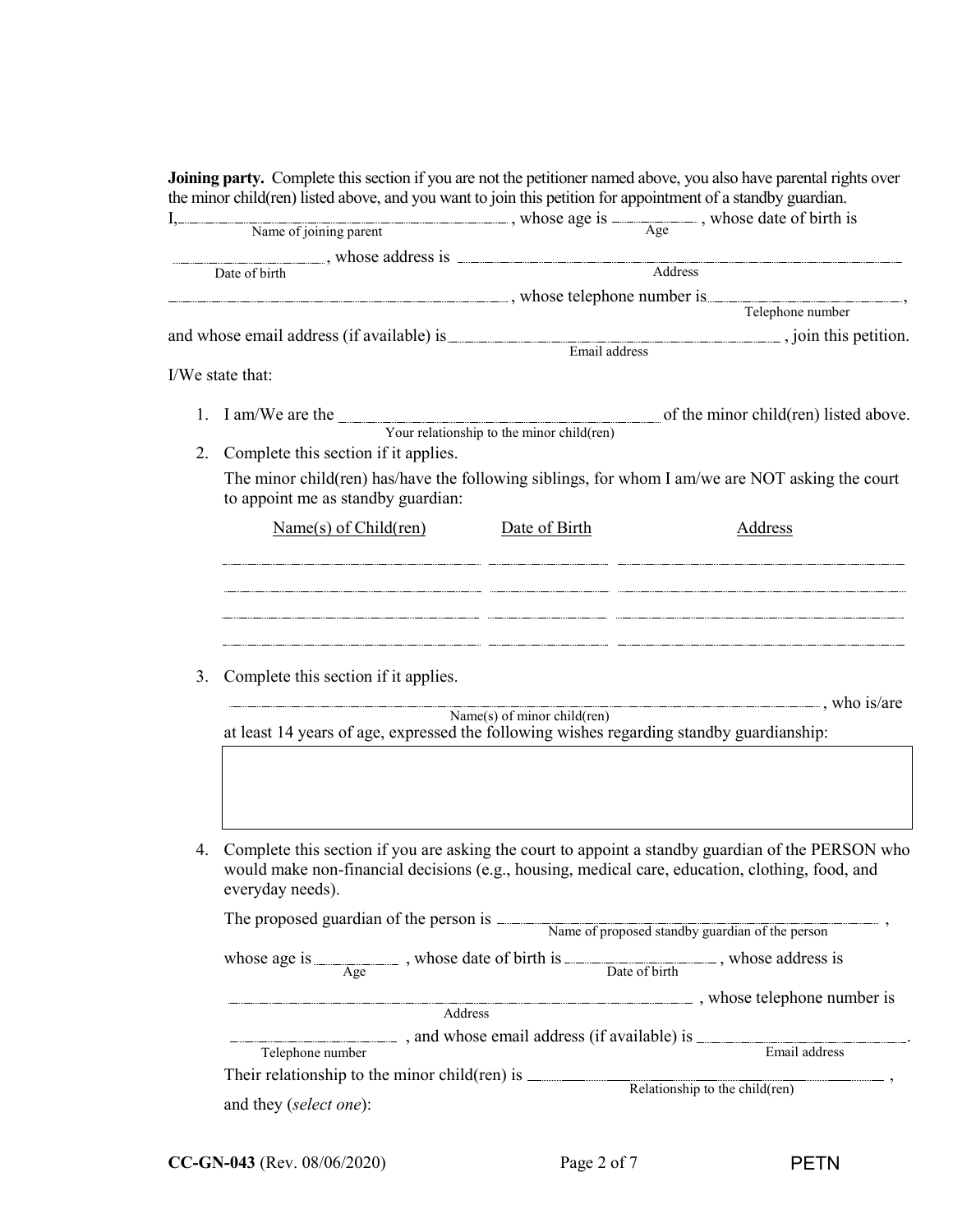$\Box$  have not been convicted of or charged with a crime listed in Code, Estates & Trusts Article, § 11-114, and no charge for such a crime is currently pending against them.

*For a listing of crimes in § 11-114 see page 4 of form CC-GNIN-001 [\(https://mdcourts.gov/sites/default/files/court-forms/family/forms/ccgnin001.pdf/ccgnin001.pdf\)](https://mdcourts.gov/sites/default/files/court-forms/family/forms/ccgnin001.pdf/ccgnin001.pdf)*

☐ were convicted of a crime listed in Md. Code, Estates & Trusts Article, § 11-114, namely (*select all that apply*):

| Name(s) of felony<br>$\frac{1}{\sqrt{2\pi}}$ , a felony, in $\frac{1}{\sqrt{2\pi}}$ in the Name of court<br>$\frac{1}{\sqrt{2\pi}}$ , a crime of violence defined in |  |                                         |
|----------------------------------------------------------------------------------------------------------------------------------------------------------------------|--|-----------------------------------------|
|                                                                                                                                                                      |  |                                         |
|                                                                                                                                                                      |  |                                         |
| $\frac{Name(s) \text{ of crime of violence}}{814-101 \text{ of the Criminal Law Article, in}}$ in the Name of court                                                  |  |                                         |
| $\Box$ assault in the second degree, in $\frac{V_{\text{car}}}{V_{\text{car}}}$ in the $\frac{V_{\text{R}}}{V_{\text{R}}}\$                                          |  |                                         |
|                                                                                                                                                                      |  | a sexual offense in the third or fourth |
| Type(s) of sexual offense                                                                                                                                            |  |                                         |
| degree, in $\frac{1}{\text{Year}}$ in the $\frac{1}{\text{Name of court}}$                                                                                           |  |                                         |
| The following good cause exists for the court to appoint them as standby guardian:                                                                                   |  |                                         |

 $\Box$  were charged with a crime listed in Md. Code, Estates & Trusts Article, § 11-114, namely (*select all that apply*):

| $\frac{1}{\text{Name(s) of fellow}}$ a felony, in $\frac{1}{\text{Year}}$ , in $\frac{1}{\text{City/State}}$ .                 |
|--------------------------------------------------------------------------------------------------------------------------------|
| This charge $\square$ is $\square$ is not still pending.                                                                       |
| $\frac{1}{\text{Name(s) of crime of violence}}$ , a crime of violence defined in § 14-101 of the                               |
| Criminal Law Article, in <u>Year</u> , in City/State                                                                           |
| This charge $\square$ is $\square$ is not still pending.                                                                       |
| $\Box$ assault in the second degree, in $\frac{\ }{\mathrm{Year}}$ , in $\frac{\ }{\mathrm{City}/\mathrm{State}}$              |
| This charge $\square$ is $\square$ is not still pending.                                                                       |
| $\frac{1}{1 - \text{Type(s) of sexual of fense}}$ a sexual offense in the third or fourth degree, in $\frac{1}{\text{Year}}$ , |
| in $\overline{\hspace{3cm}}$ City/State $\overline{\hspace{3cm}}$ . This charge $\Box$ is $\Box$ is not still pending.         |
| The following good cause exists for the court to appoint them as standby guardian:                                             |
|                                                                                                                                |
|                                                                                                                                |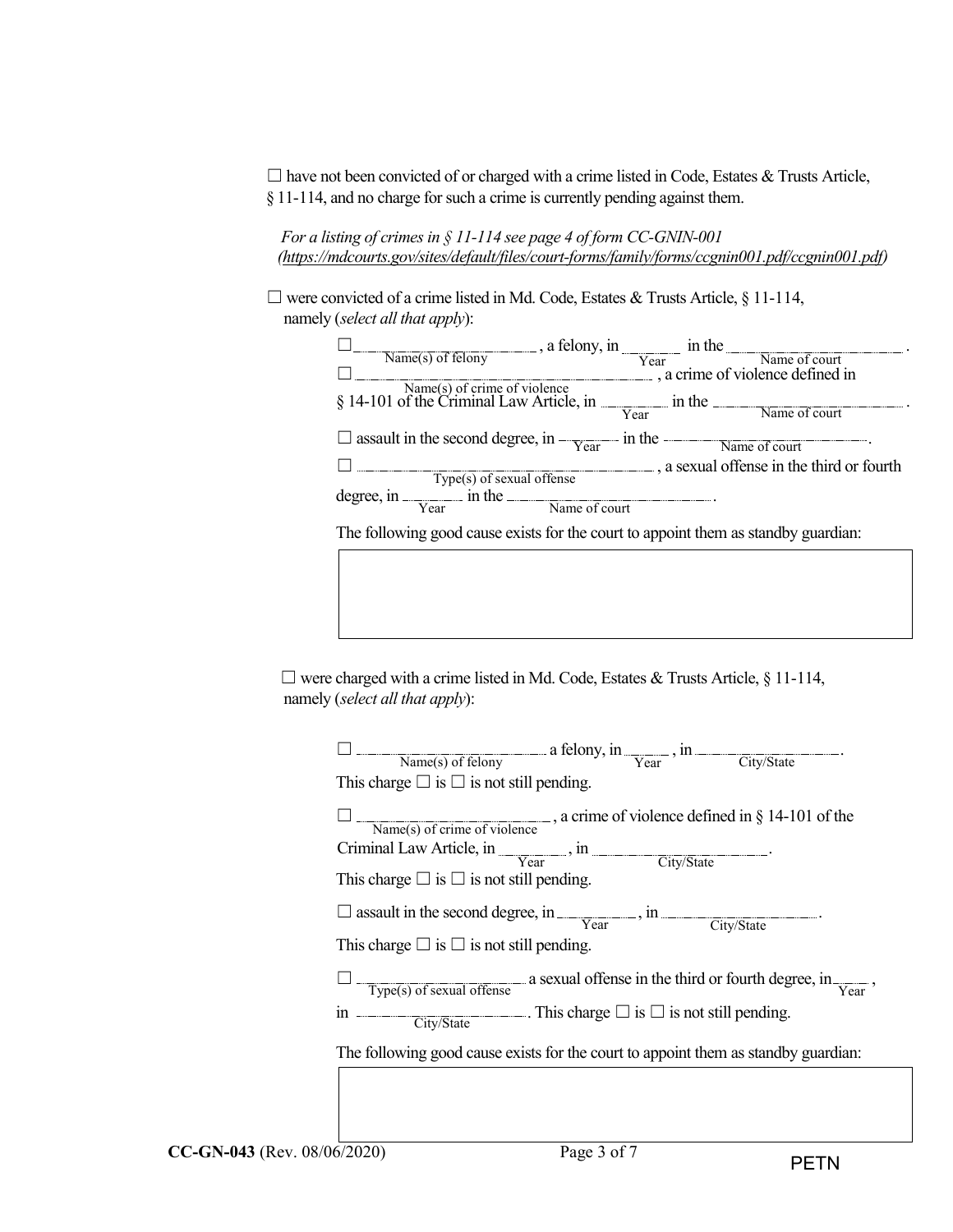I/We ask the court to grant the proposed standby guardian of the person the authority to *(check all that apply)*:

 $\Box$  provide for the child(ren)'s physical and mental well-being, including food and shelter.

 $\Box$  make educational decisions and take educational actions on behalf of the child(ren), including enrolling them in school, picking them up from school, making special education decisions, and obtaining educational records.

 $\Box$  make medical treatment decisions for the child(ren), including determining and consenting to medical, psychological, and dental treatment, obtaining information and medical and hospital records, authorizing hospital admissions and discharges, and consulting with health care providers.

 $\Box$  make domestic and international travel arrangements for the child(ren), accompany the child(ren) on trips, and make related arrangements including hotel and other accommodations.  $\Box$  receive and use public benefits and child support payable on behalf of the minor child(ren).  $\Box$  take any other action required for the child(ren) as I/we might or could take in the best interest of the child(ren).

Special instructions or limitations (if any):

5. Complete this section if you are asking the court to appoint a standby guardian of the PROPERTY who would make financial decisions (e.g., paying for the child(ren)'s personal needs, applying for benefits, paying taxes).

|                                |                                                                                                                                                                                                      |             | The proposed guardian of the property is Name of proposed standby guardian of the property                                            |
|--------------------------------|------------------------------------------------------------------------------------------------------------------------------------------------------------------------------------------------------|-------------|---------------------------------------------------------------------------------------------------------------------------------------|
|                                | whose age is $\frac{1}{\text{Age}}$ , and date of birth is $\frac{1}{\text{Date of birth}}$ , whose address is                                                                                       |             |                                                                                                                                       |
|                                | Address                                                                                                                                                                                              |             |                                                                                                                                       |
|                                |                                                                                                                                                                                                      |             | Telephone number, and whose email address (if available) is <u>Finall address</u>                                                     |
| and they (select one):         |                                                                                                                                                                                                      |             | Their relationship to the minor child(ren) is $\frac{\text{Relationship to the child (ren)}}{\text{Relationship to the child (ren)}}$ |
|                                | § 11-114, and no charge for such a crime is currently pending against them.                                                                                                                          |             | $\Box$ have not been convicted of or charged with a crime listed in Code, Estates & Trusts Article,                                   |
| (select all that apply):       |                                                                                                                                                                                                      |             | $\Box$ were convicted of a crime listed in Md. Code, Estates & Trusts Article, § 11-114, namely                                       |
|                                | $\Box$ Mame(s) of felony and felony, in $\frac{1}{\Box}$ in the $\frac{1}{\Box}$ Name of court $\Box$<br>$\Box$ Name(s) of crime of violence $\Box$ , a crime of violence defined in § 14-101 of the |             |                                                                                                                                       |
|                                | $Criminal Law Article, in \frac{1}{Year} in the \frac{1}{Name\ of\ court}.$                                                                                                                          |             |                                                                                                                                       |
|                                | $\Box$ assault in the second degree, in $\frac{V_{\text{car}}}{V_{\text{car}}}$ in the Name of court                                                                                                 |             |                                                                                                                                       |
|                                |                                                                                                                                                                                                      |             | $\frac{1}{\text{Type(s) of sexual of fense}}$ a sexual offense in the third or fourth degree, in<br>Year                              |
| $CC$ -GN-043 (Rev. 08/06/2020) | $\frac{1}{2}$ in the $\frac{1}{2}$ Name of court.                                                                                                                                                    | Page 4 of 7 | PETN                                                                                                                                  |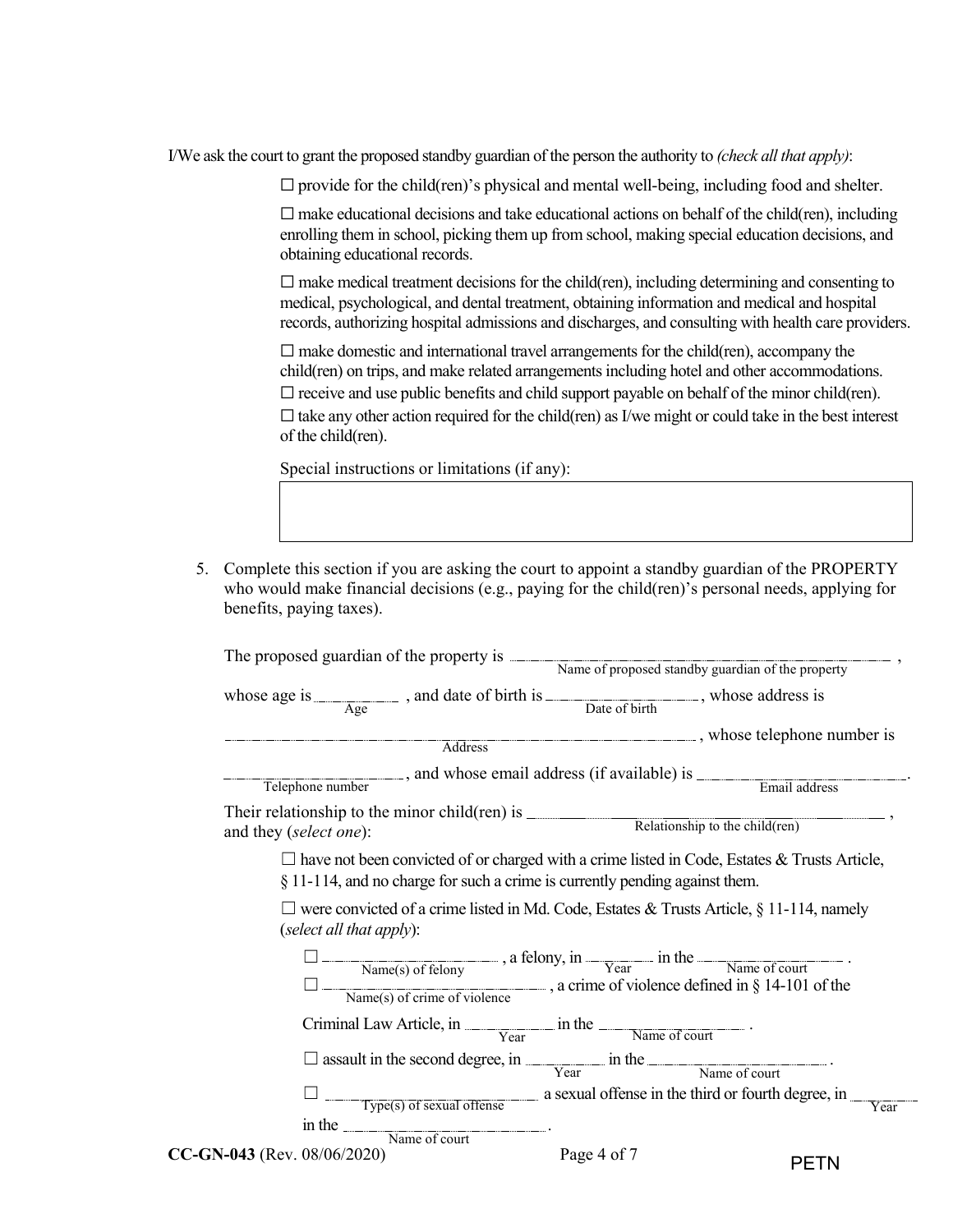The following good cause exists for the court to appoint them as standby guardian:

| (select all that apply):                                                                                                                                                                                        |  |  |  |
|-----------------------------------------------------------------------------------------------------------------------------------------------------------------------------------------------------------------|--|--|--|
| $\Box$ Mame(s) of felony and $\Box$ and $\Box$ and $\Box$ areas of felony $\Box$ areas of felony $\Box$                                                                                                         |  |  |  |
| This charge $\square$ is $\square$ is not still pending.                                                                                                                                                        |  |  |  |
| Name(s) of crime of violence $\alpha$ , a crime of violence defined in § 14-101 of the                                                                                                                          |  |  |  |
| $Criminal Law Article, in \frac{V_{\text{car}}}{V_{\text{car}}}, in \frac{V_{\text{name of court}}}{V_{\text{name of court}}}$                                                                                  |  |  |  |
| This charge $\square$ is $\square$ is not still pending.                                                                                                                                                        |  |  |  |
| $\Box \text{ assault in the second degree, in } \underline{\hspace{2cm}} \text{, in } \underline{\hspace{2cm}} \underline{\hspace{2cm}} \text{.}$ This charge $\Box$ is<br>$\Box$ is not still pending.<br>Year |  |  |  |
|                                                                                                                                                                                                                 |  |  |  |
| Type(s) of sexual offense a sexual offense in the third or fourth degree,                                                                                                                                       |  |  |  |
| in $\frac{\ }{\ }$ , in $\frac{\ }{\ }$ (ity/State). This charge $\Box$ is $\Box$ is not still pending.                                                                                                         |  |  |  |
| The following good cause exists for the court to appoint them as standby guardian:                                                                                                                              |  |  |  |
|                                                                                                                                                                                                                 |  |  |  |

I/We ask the court to grant the proposed standby guardian of the property the authority to *(check all that apply)*:

 $\Box$  apply funds from the guardianship estate for the minor child(ren)'s clothing, support, care, protection, welfare, and education.

 $\Box$  apply for, receive, and use public benefits and child support payable on behalf of the minor child(ren).

Special instructions or limitations (if any):

The following is all property in which the minor child(ren) has interest, including an absolute interest, a joint interest, or an interest less than absolute (*attach additional sheets if needed*). Sole owner, joint

| Property | Location | Value | owner (specific type),<br>life tenant, trustee,<br>custodian agent, etc. |
|----------|----------|-------|--------------------------------------------------------------------------|
|          |          |       |                                                                          |
|          |          |       |                                                                          |
|          |          |       |                                                                          |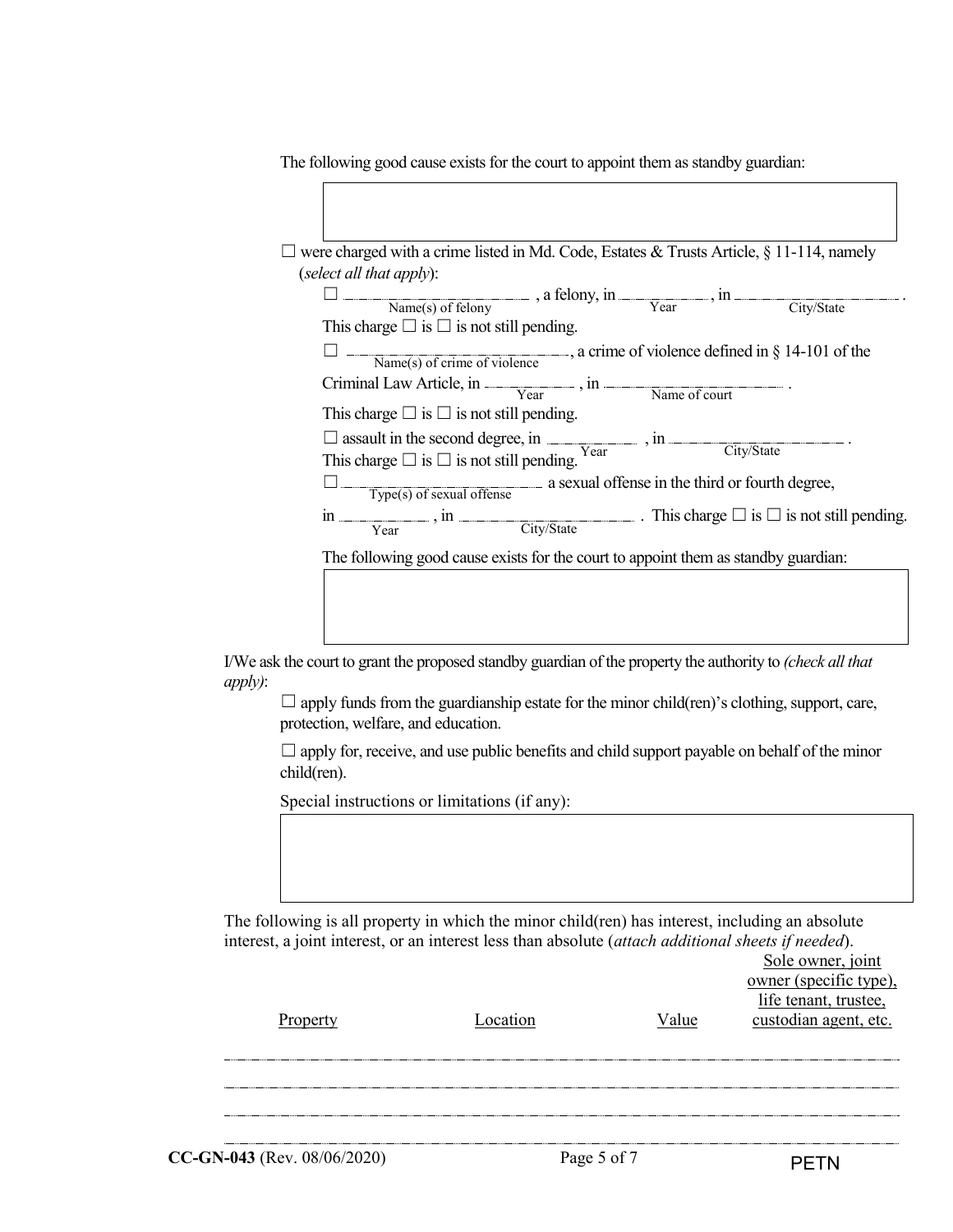6. Appointment of the proposed standby guardian(s) is in the best interest of the minor because:

7. There is a significant risk that

will become incapacitated or die within two years of filing this petition. Explain: Name of parent

- 8. Complete this section if another person has parental rights over the minor child(ren) (e.g., a biological parent or legal guardian) but does not join this petition.
- 9. (*Select one*)*:*

| $\Box$ Another person has parental rights over the minor child(ren), but their identity is unknown. |
|-----------------------------------------------------------------------------------------------------|
| The following efforts were made to identify and locate them:                                        |

| relationship to the minor child $(ren)$ is $\_\_$ | Relationship . Their location (select one):                                                             |  |
|---------------------------------------------------|---------------------------------------------------------------------------------------------------------|--|
| $\Box$ is $\Box$                                  |                                                                                                         |  |
|                                                   | Address                                                                                                 |  |
|                                                   | is unknown and the following efforts were made to locate them (select all that apply):                  |  |
|                                                   | $\Box$ contacted last known place of employment.                                                        |  |
| $\Box$ called the last known phone number.        |                                                                                                         |  |
| emailed the last know email address.              |                                                                                                         |  |
|                                                   | $\Box$ searched the internet and social media sites.                                                    |  |
|                                                   | $\Box$ contacted their family members or friends.                                                       |  |
| $\Box$ other ( <i>describe</i> ):                 |                                                                                                         |  |
|                                                   |                                                                                                         |  |
|                                                   |                                                                                                         |  |
|                                                   |                                                                                                         |  |
|                                                   | Their reasons for not joining this petition are $\Box$ not known $\Box$ as follows ( <i>if known</i> ): |  |
|                                                   |                                                                                                         |  |